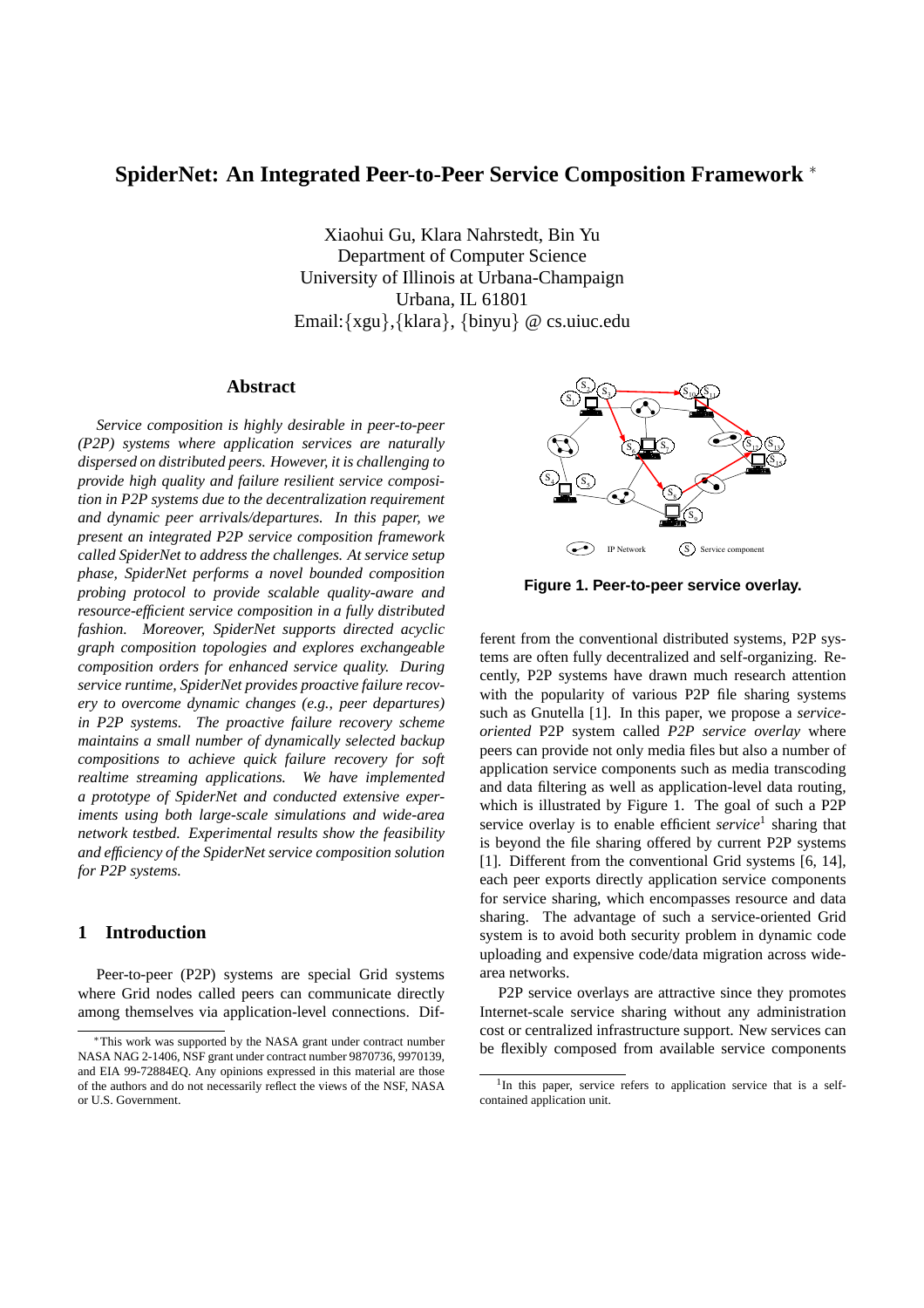based on the user's function and quality-of-service (QoS) requirements. Thus, P2P service overlays can achieve better scalability, manageability, and configurability in application service provisioning than the conventional client-server system model. Service composition across wide-area networks also becomes necessary in the P2P service overlay since service components are naturally distributed on different peers. Application examples of such P2P service overlays include: (1) *pervasive content distribution*, where the user can request adaptive content distribution to heterogeneous receivers with on-demand transformations and value-added customization; and (2) *collaborative scientific computation* [5], where geographically distributed research labs can leverage each other's solutions such as data analysis tools to conduct complex scientific experiments with lower development and computation cost.

Although previous research projects (e.g., [15, 19, 3, 18, 5]) have addressed the problems of service/resource selection and composition, they present the following major limitations when applied to P2P systems. First, most systems adopt a centralized approach that assumes the global system states information. However, the above assumption becomes impractical for a large-scale P2P system that often consists of thousands of peers dispersed across the widearea network. Moreover, extended wide-area network delay and dynamic peer arrivals/departures can exacerbate the problem since it requires frequent information updates and thus large system overhead in order to alleviate states information imprecision. Second, most previous work does not consider the dynamic node changes that are common in P2P systems. Third, most existing solutions only support linear service composition with fixed composition order, which greatly limits the applicability and efficiency of service composition. We have presented the preliminary design of the P2P service composition framework in [10], which partially addressed the first two problems.

In this paper, we present an integrated P2P service composition framework called SpiderNet to address all of the above problems within a unified framework. For scalability, SpiderNet executes a novel *bounded composition probing* (BCP) protocol to provide fully decentralized QoS-aware service composition. In contrast to centralized schemes (e.g., [18, 12]), BCP performs on-demand selective states collection using a limited number of composition probes. The key observation behind our approach is that because of the service function constraints, QoS-aware service composition only needs the QoS and resource states information about those peers that can provide required service functions. These function-qualified peers often form a small sub-graph of the whole P2P network. Thus, it is more efficient to perform on-demand selective states collection than blindly maintain global states at each peer using expensive periodical states update. Compared to the conventional network probing, BCP has controllable overhead and considers service-specific requirements such as service function constraints and inter-service dependency/commutation relations.

Furthermore, SpiderNet provides efficient failure recovery to maintain the quality of composed services throughout the whole service session. SpiderNet adopts proactive failure recovery scheme to achieve *fast* failure recovery for soft realtime streaming applications. The proactive failure recovery approach maintains a *small* number of backup compositions for each active service session. The backup compositions are adaptively selected based on the conditions of the current composition and the user's QoS requirements. Thus, we can avoid the delay and overhead of triggering BCP to find a new composition if one of the maintained backup compositions can recover the failure.

We demonstrate the feasibility and efficiency of the SpiderNet service composition framework using prototype implementation. We conduct extensive experiments by evaluating the prototype on both large-scale simulation testbed and wide-area network testbed PlanetLab [2]. The experimental results show that SpiderNet can achieve nearoptimal QoS-aware service composition performance with low overhead. Compared to the centralized approach that requires global states maintenance, SpiderNet can reduce the system overhead by more than one order of magnitude. Moreover, SpiderNet can achieve failure resilient service composition in a dynamic P2P network by maintaining a few number (e.g., less than 3) of backup compositions for each session.

The rest of the paper is organized as follows. Section 2 presents the system model. Section 3 briefly describes the decentralized service discovery scheme. Section 4 presents the initial decentralized QoS-aware service composition used by the service session setup phase. Section 5 describes the proactive failure recovery for maintaining the quality of composed services during service sessions. Section 6 presents the experimental results. Section 7 briefly discusses related work. Finally, the paper concludes in Section 8.

# **2 System Model**

In this section, we first describe the SpiderNet system model. The SpiderNet system is implemented as a distributed middleware infrastructure deployed in widearea networks, which can automatically map the user's composite service request into an instantiated distributed application service in the P2P service overlay.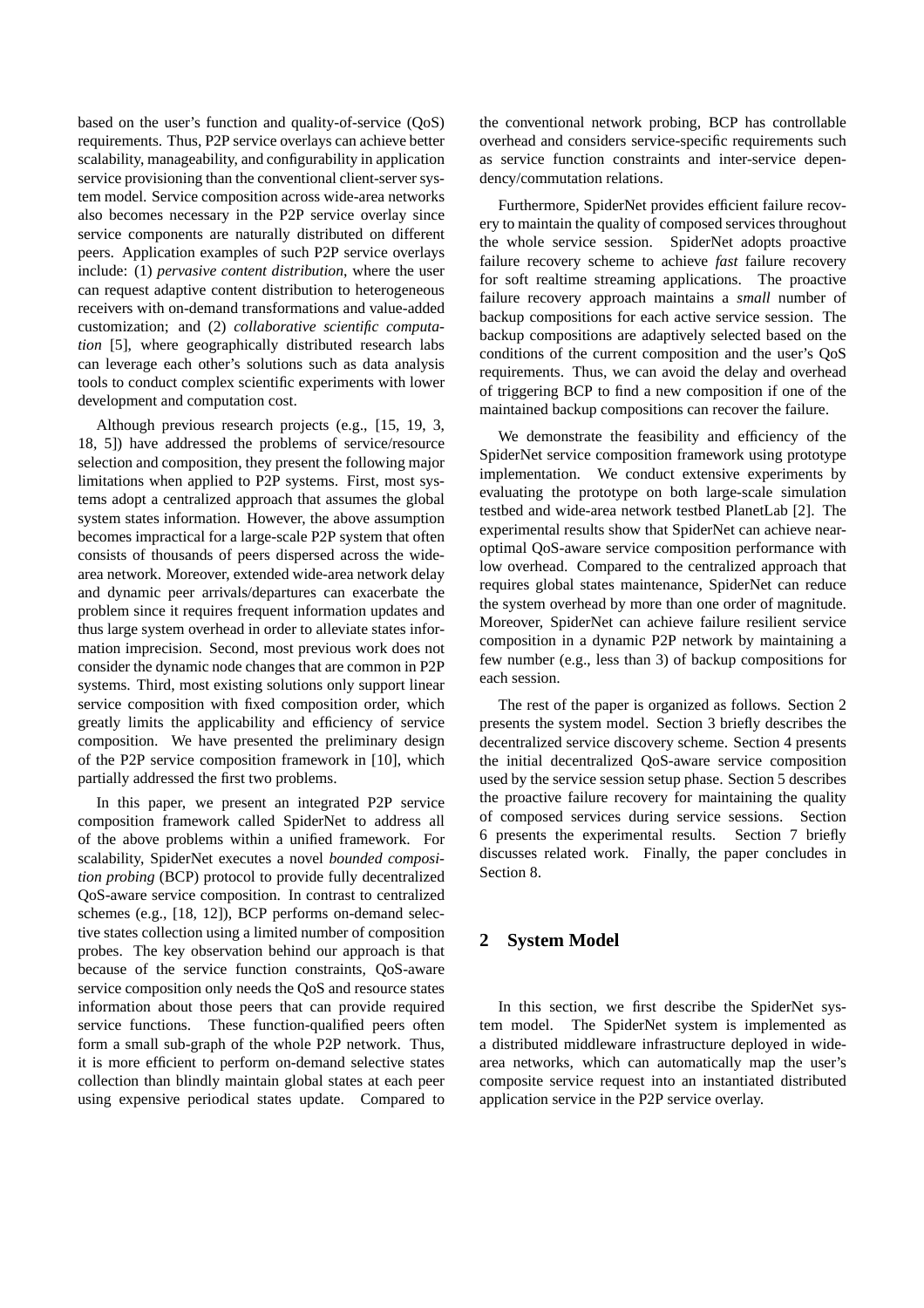

**Figure 2. Service composition system architecture.**

#### **2.1 Composite Service Request**

The composite service request consists of two parts: (1) function graph, shown by the top layer in Figure 2; and (2) quality-of-service (QoS) requirements  $Q^{req}$  =  $[q_1^{req}, ..., q_m^{req}]$ , where  $q_i$  is a quality parameter such as delay and data loss rate<sup>2</sup>. The function graph consists of required service functions  $F_1, ..., F_k$  that are connected by dependency links and commutation links. The dependency link indicates that the output of one function is used as the input by its successor. The commutation link means that the composition order of two functions can be exchanged. For example, in Figure 4, function  $F_3$  (e.g., color filter) can be exchanged with  $F_4$  (e.g., image scaling). The user can specify the function graph using the visual specification environment such as QoSTalk [13, 23].

### **2.2 Distributed Application Service**

The service component  $(s_i)$  is a self-contained application unit providing certain functionality, illustrated by Figure 3. Each service component includes one or more input queues for buffering input application data unit (ADU) from the network. Whenever the queue is not empty, the service component takes an input ADU from each input queue, processes them (e.g., audio mixing), and then sends the output ADU(s) to the network. Each service component accepts inputs with a quality level  $Q^{in}$  and generates outputs with a quality level  $Q^{out}$ , both of which are vectors of applicationlevel quality parameters such as resolution and data format.



**Figure 3. Service component model.**

In order to process inputs and generate outputs, a specific amount of resources  $R$  is required, which is a vector of required resources (e.g., cpu, memory). Moreover, each service component is associated with a performance quality  $Q<sup>p</sup>$  which is the same vector of performance parameters (e.g., delay) as the user's QoS requirements  $Q^{req}$ .

Service components can be composed into a service graph  $(\lambda)$  illustrated by the middle tier in Figure 2, which collectively deliver advanced composite services to the enduser. The link in the service graph is called service link that can be mapped to an overlay network path consisting of a set of overlay links. A service graph can be decomposed into multiple *branch paths*. For example, in Figure 2, the service graph consists of two branch paths  $s_1 \rightarrow s_9 \rightarrow s_{13}$ and  $s_1 \rightarrow s_7 \rightarrow s_{13}$ .

### **2.3 Peer-to-Peer Service Overlay**

We describe the P2P service overlay, illustrated by the bottom tier in Figure 2, using a directed graph  $G = (V, E)$ , where V represents the set of N peers  $v_i, 1 \le i \le N$ , and E represents the set of M overlay links  $e_j, 1 \leq j \leq M$ . Each peer provides a few number of service components. The overlay network topology can be either maintained as a topologically-aware overlay mesh [20] or dynamically constructed based on each peer's benefit [10]. However, our service composition system design is orthogonal to the underlying overlay topology.

# **2.4 Problem Description**

We formulate the quality-aware service composition (QSC) problem in P2P service overlay as a two dimensional graph mapping problem, which is illustrated by Figure 4. In one dimension, we can derive different composition patterns from the original function graph by considering the commutation links. In the other dimension, we can map each service function into different functionally duplicated service components because of the inherent redundancy property of P2P systems [10]. These duplicated service

 ${}^{2}$ For simplicity, we assume that all QoS metrics are additive since a multiplicative metric (e.g., loss rate) can be transformed into additive parameters using logarithmic function. Note that bandwidth is considered as resource metric that will be described later.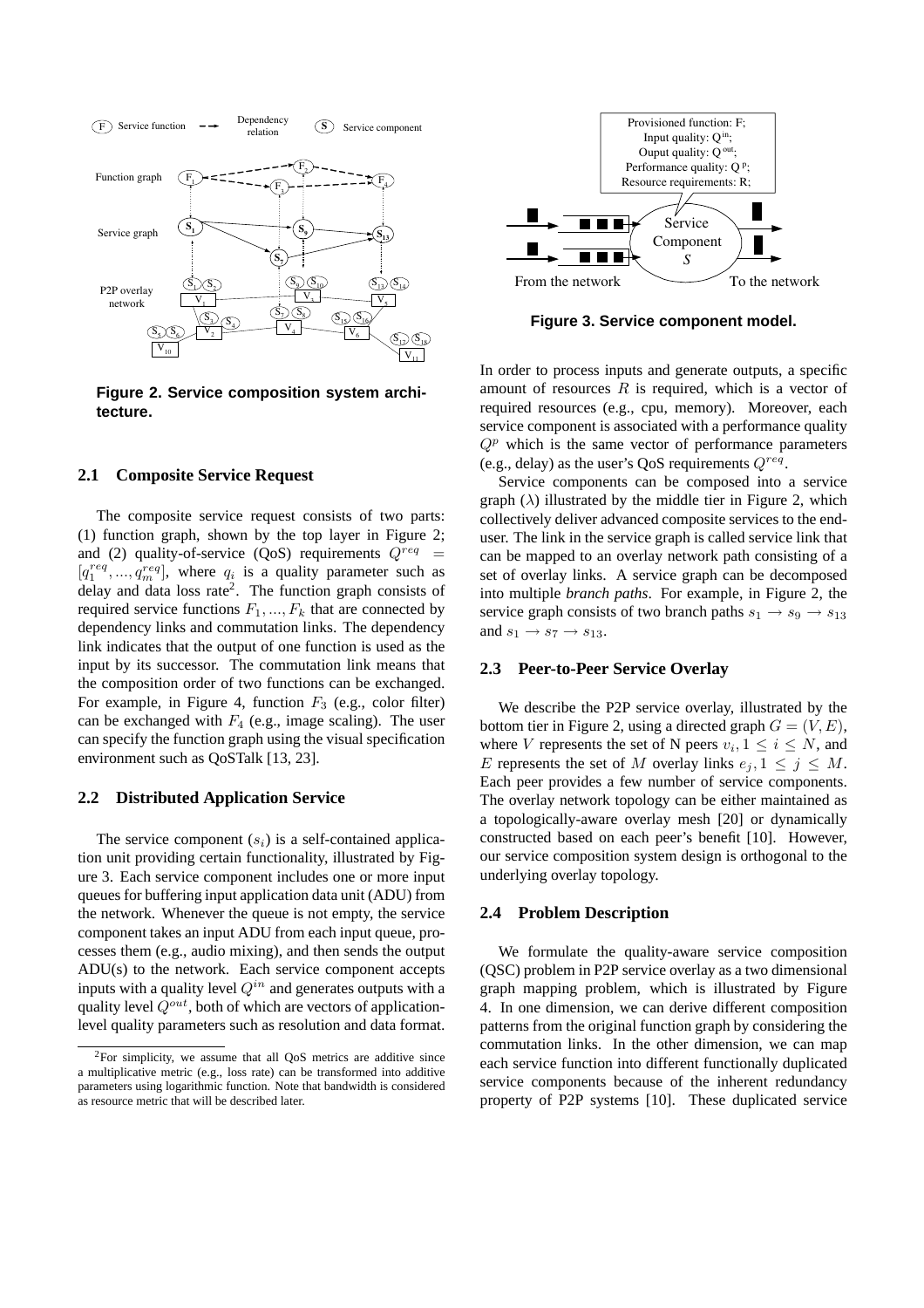

**Figure 4. Two dimensional graph mapping problem.**

components provide the same functionality but can have different QoS properties (e.g., service time) and available resources on the local peer host (e.g., CPU, memory). For example, in Figure 4, function  $F_1$  can be mapped to two duplicated service components  $s_1$  and  $s_2$ . Thus, we can derive different service graphs from the function graph by considering the above two dimensions. The QSC problem is to find the best mapping from the function graph to the best qualified service graph that satisfies the user's multiconstrained QoS requirements  $Q^{req}$  and achieves best load balancing in the current P2P service overlay. However, the QSC problem is NP-hard since it subsumes the multiconstrained path finding problem that has been proven to be NP-hard [8]. Thus, our goal is to provide efficient, fully decentralized service composition solution that is suitable for P2P computing environment.

# **3 Decentralized Service Discovery**

This section briefly describes our decentralized service discovery substrate that allows each peer to locate services in the P2P service overlay without assuming a centralized service directory. We implement the decentralized service discovery based on the Pastry distributed hash table (DHT) system [22]. The basic function of the DHT system is to map a data key to a responsible peer. We realize the keyword-based service discovery by adding one meta-data layer on top of the DHT system. Due to the space limitation, we only briefly describe the decentralized service discovery as follows:

**Service registration**. When a peer wants to share a service component, it registers the service component by storing the component's static meta-data (e.g., location, input QoS, output QoS) into the DHT system. The peer first generates a key by applying a secure hash function on the function name of the service component. It then stores the meta-data into the DHT using the key. Because all functionally duplicated service component share the same function name and thus the key, the DHT system will store the meta-data list of the duplicated service components on the same DHT assigned peer.

**Service discovery**. When a peer wants to discover the list of service components matching certain function name, it can generate a key by applying the same secure hash function on the function name. Then, it can generate a query message using the key which will be routed to the assigned peer by the DHT system. The peer then returns the meta-data list of the duplicated service components to the requesting peer.

### **4 Initial Service Composition**

In this section, we present the probing-based decentralized service composition solution used at the service session setup phase. We first introduce the bounded composition probing protocol. Then we describe the per-hop probe processing algorithm, followed by the optimal composition selection algorithm.

#### **4.1 Bounded Composition Probing Protocol**

Given a service composition request, the application sender<sup>3</sup> invokes the BCP protocol, which is illustrated by Figure 5. The BCP protocol includes four major steps:

**Step 1. Initialize the probe.** The source first generates a composition probing message, called probe, which is illustrated by Figure 5 (a). The probe carries the information of function graph and the user's QoS/resource requirements. To control the probing overhead, the probe carries a *probing budget*  $(\beta)$  that defines how many probes we could use for a composition request. The probing budget represents the trade-off between the probing overhead and composition optimality. Larger probing budget allows us to examine more candidate service graphs, which allows us to find a better qualified service graph. Thus, our solution can provide an adaptive composition solution with tunable performance by properly adjusting the probing budget. For example, we can use larger probing budget for the request with (1) higher priority, (2) stricter QoS constraints, or (3) more complex function. We can also adaptively adjust the probing budget based on the user feedbacks and historical information.

To achieve efficient composition probing, we associate a *probing quota*  $(\alpha_i)$  with each function  $F_i$  in the function graph, which defines the number of duplicated service components to probe for  $F_i$ . The probing quota allows

 $3$ For simplicity, we use a unicast streaming application as an example.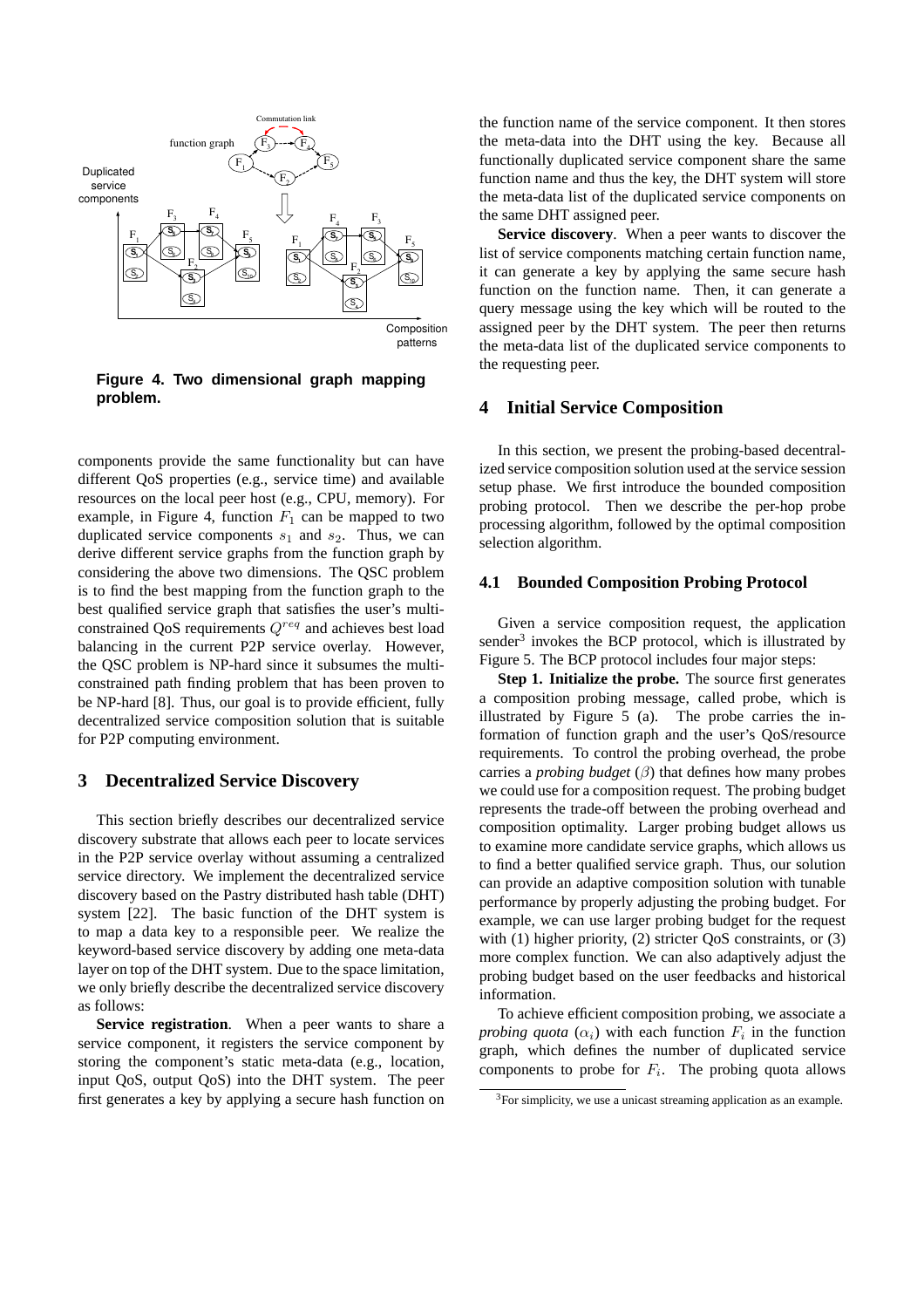

**Figure 5. Bounded composition probing protocol.**

us to achieve differentiated allocation of the probes among different functions. For example, we can assign higher probing quota for the function with more duplicated service components.

**Step 2. Distributed probe processing.** Each peer processes a probe independently using only local information until the probe arrives at the destination, illustrated by Figure 5 (b). The goal of hop-by-hop distributed probe processing is to collect needed information and perform intelligent parallel searching of multiple candidate service graphs. We will describe this step in detail in Section 4.2.

**Step 3. Optimal composition selection.** The destination collects the probes for a request with certain timeout period, illustrated by Figure 5 (c). It then selects the best qualified service graph based on the resource and QoS states collected by the probes. We will discuss this step in detail in Section 4.3.

**Step 4. Setup service session.** Finally, the destination sends an acknowledge message along the reversed selected service graph to confirm resource allocations and initialize service components at each intermediate peer, illustrated by Figure 5 (d). Then the application sender starts to stream application data units along the selected service graph. If no qualified service graph is found, the destination returns a failure message to the source directly.

#### **4.2 Per-hop Probe Processing**

We now describe the per-hop probe processing algorithm at a peer  $v_i$  which is illustrated by Figure 6. The per-hop probe processing mainly includes four steps:

**Step 2.1 Resource/QoS check and soft resource allocation**. When a peer receives a probe, it first check whether the QoS and resource values of the probed service graph already violate the user's requirements. If the accumulated QoS and resource values already violate the user's requirements, the probe is dropped immediately. Otherwise, the peer will temporarily allocate required resources to the expected application session. However, the resource allocation is *soft* since it will be cancelled after certain



**Figure 6. Per-hop probe processing operations.**

timeout period if the peer does not receive a confirmation message. The purpose of this soft resource allocation is to avoid conflicted resource admission caused by concurrent probe processing. Thus, we can guarantee that the probed resources are still available at the end of the probing process.

**Step 2.2 Derive next-hop functions**. The peer derives next-hop functions according to the dependency and commutation relations in the function graph. All the functions dependent on the current function are considered as nexthop functions. For example, in Figure 6, the current function  $F_1$  has two dependent next-hop functions  $F_2$  and  $F_3$ . For each next-hop function  $F_k$  derived above, if there is a exchange link between  $F_k$  and  $F_l$ , then  $F_l$  is also considered as a possible next-hop function. For example, in Figure 6, since  $F_3$  can be commutated with  $F_4$ ,  $F_4$  is also considered as the next-hop of  $F_1$ . The probing budget is proportionally distributed among next-hop functions according to their probing quotas.

**Step 2.3 Select next-hop service components**. For each next-hop function  $F_k$ ,  $v_i$  first retrieves the meta-data of duplicated service components using the decentralized service discovery substrate described in Section 3. Let  $\beta_k$ denote the current probing budget for  $F_k$ . Let  $\alpha_k$  define the probing quota allocated for  $F_k$ . Then the number of probes that can be used by  $F_k$  is denoted by  $I_k = min(\beta_k, \alpha_k)$ . Let  $Z_k$  denote the number of duplicated service components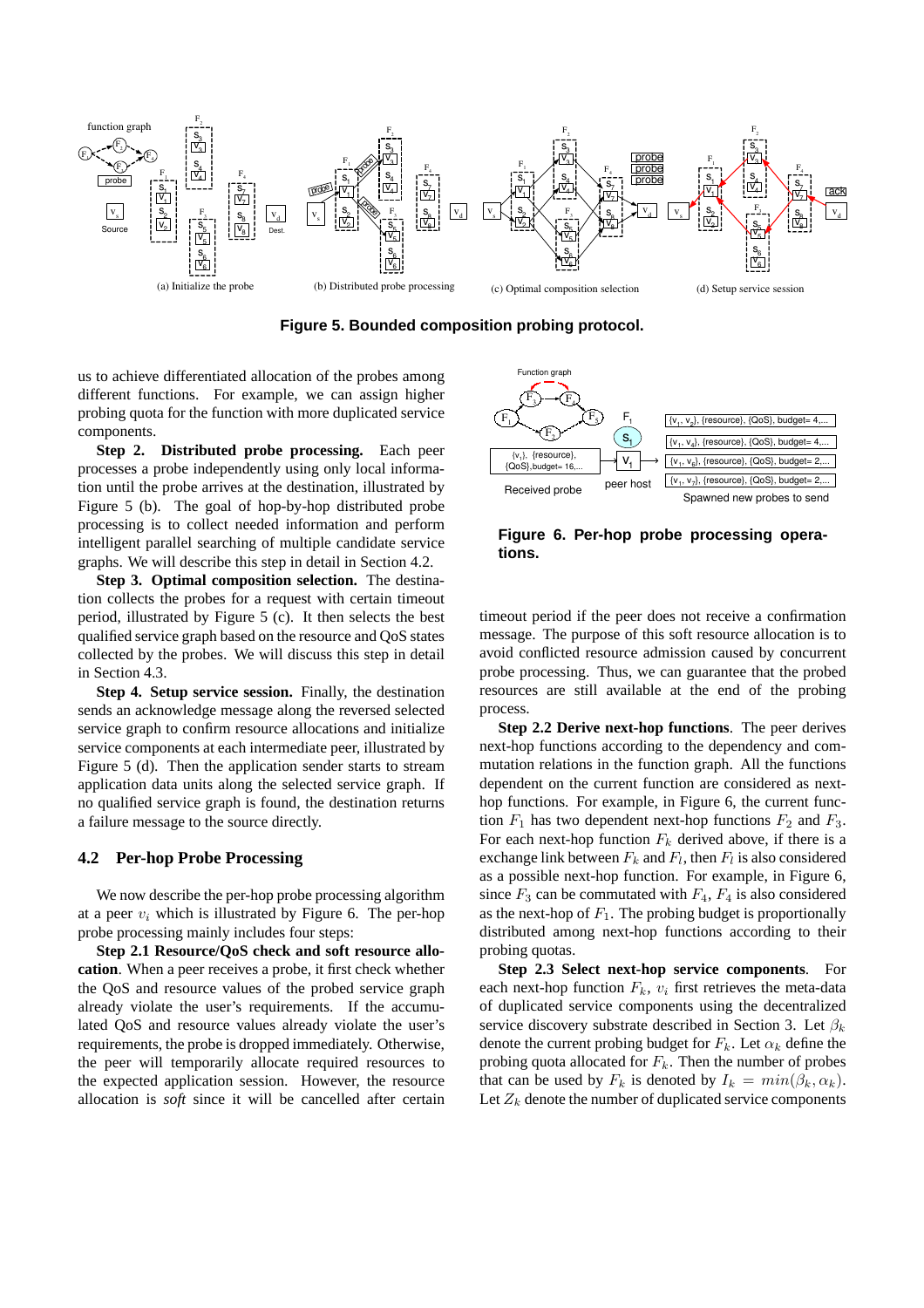for  $F_k$ . If  $I_k \geq Z_k$ , then  $v_i$  has enough probing budget to probe all the duplicated service components. Each probe has a new probing budget  $\lfloor \frac{\beta_k}{Z_k} \rfloor$ . However, if  $I_k < \overline{Z_k}$ , we cannot probe all duplicated service components. Then  $v_i$ needs to select  $I_k$  most promising ones based on the local information. Currently,  $v_i$  uses a composite metric for nexthop service component selection, which comprehensively considers various local information such as network delay and available bandwidth to candidate next-hop service components, failure probability of candidate next-hop service components, and others. Finally,  $v_i$  spawns  $I_k$  new probes to examine the selected next-hop service components. Each new probe has a probing budget  $\lfloor \frac{\beta_k}{I_k} \rfloor$ .

Step 2.4 Set probe content. First, each new probe inherits the QoS and resource states from its parent probe. Then,  $v_i$  adds the local QoS states (e.g.,  $Q^p$  of currenthop service component) and resource states (e.g., available CPU, memory on  $v_i$ ) into the new probe, illustrated by Figure 6.

#### **4.3 Optimal Composition Selection**

The destination selects the best qualified service graph based on the information collected by the received probes. If the function graph has a linear path structure, each probe records a complete service composition. However, if the function graph has a DAG structure, each probe only collects the information for one composition branch. For example, in Figure 5, each probe traverses either branch  $F_1 \rightarrow F_2 \rightarrow F_4$  or  $F_1 \rightarrow F_3 \rightarrow F_4$ . Thus, we need to first merge the branches into complete service graphs.

Next, the destination selects the qualified service graphs by comparing the QoS states of candidate service graphs with the user's QoS requirements. Then, the destination selects the best service graph from all the qualified ones based on the load balancing goal. For this purpose, we define a cost aggregation function  $\psi^{\lambda}$  as follows,

$$
\psi^{\lambda} = \sum_{s_j/v_j \in \lambda} \sum_{i=1}^n w_i \cdot \frac{r_i^{s_j}}{r a_i^{v_j}} + w_{n+1} \cdot \sum_{\ell_j/\wp_j \in \lambda} \frac{b^{\ell_j}}{b a^{\wp_j}} \qquad (1)
$$

$$
\sum_{i=1}^{n+1} w_i = 1, 0 \le w_i \le 1, 1 \le i \le n+1
$$

where  $r_i^{s_j}$  defines the requirement of  $s_j$  for the  $i'th$  endsystem resource type (e.g., CPU, memory),  $ra_i^{v_j}$  defines the current resource availability on the peer  $v_j$  for the i'th resource type,  $b^{\ell_j}$  defines the bandwidth requirement on the service link  $\ell_j$ ,  $ba^{\wp_j}$  defines the bandwidth availability on the underlying overlay network path  $\wp_j$ , and  $w_i$  represents the importance of different resource types. We can customize  $\psi^{\lambda}$  by assigning higher weights to more critical resource types. The rationale of using  $\psi^{\lambda}$  to evaluate the



**Figure 7. Proactive failure recovery for failure resilient service composition.**

load balancing property of  $\lambda$  is that smaller  $\psi^{\lambda}$  means that the available resources along the service graph exceed the required resources by a larger margin. Thus, the service graph with the minimum  $\psi^{\lambda}$  can achieve the best load balancing in the current P2P computing environment.

Finally, the source receives an acknowledge message carrying the information of the best service graph and a set of other qualified service graphs that can be used as backup service graphs for failure recovery, which will be introduced in the next section.

## **5 Proactive Failure Recovery**

SpiderNet adopts a proactive approach to maintaining the quality of composed services during service runtime. The source maintains a small number of backup service graphs for each active service session. Thus, the source can quickly recover failures by switching from the broken service graph to one of the backup service graphs<sup>4</sup>. For example, in Figure 7, the source maintains one backup service graph for the service session. When the current service graph (shown in solid line) fails, the source can quickly switch to the backup service graph, shown in dash line, to recover the failure<sup>5</sup>. Different from the conventional multi-path routing, SpiderNet does not send real application data along multiple service graphs to achieve fault tolerance. Instead, the source only periodically sends low-rate measurement probes along these backup service graphs to monitor their liveness and QoS/resource conditions. The low-rate probing data is defined as the service graph maintenance overhead. The reactive failure recovery is triggered only when all backup service graphs become unqualified as well, which will invoke the BCP protocol to find a new qualified service graph.

<sup>&</sup>lt;sup>4</sup>Due to the space limitation, we omit the discussion about the failure detection design details.

<sup>5</sup>We assume that the service component is either stateless or has only soft states that can be recovered quickly by software.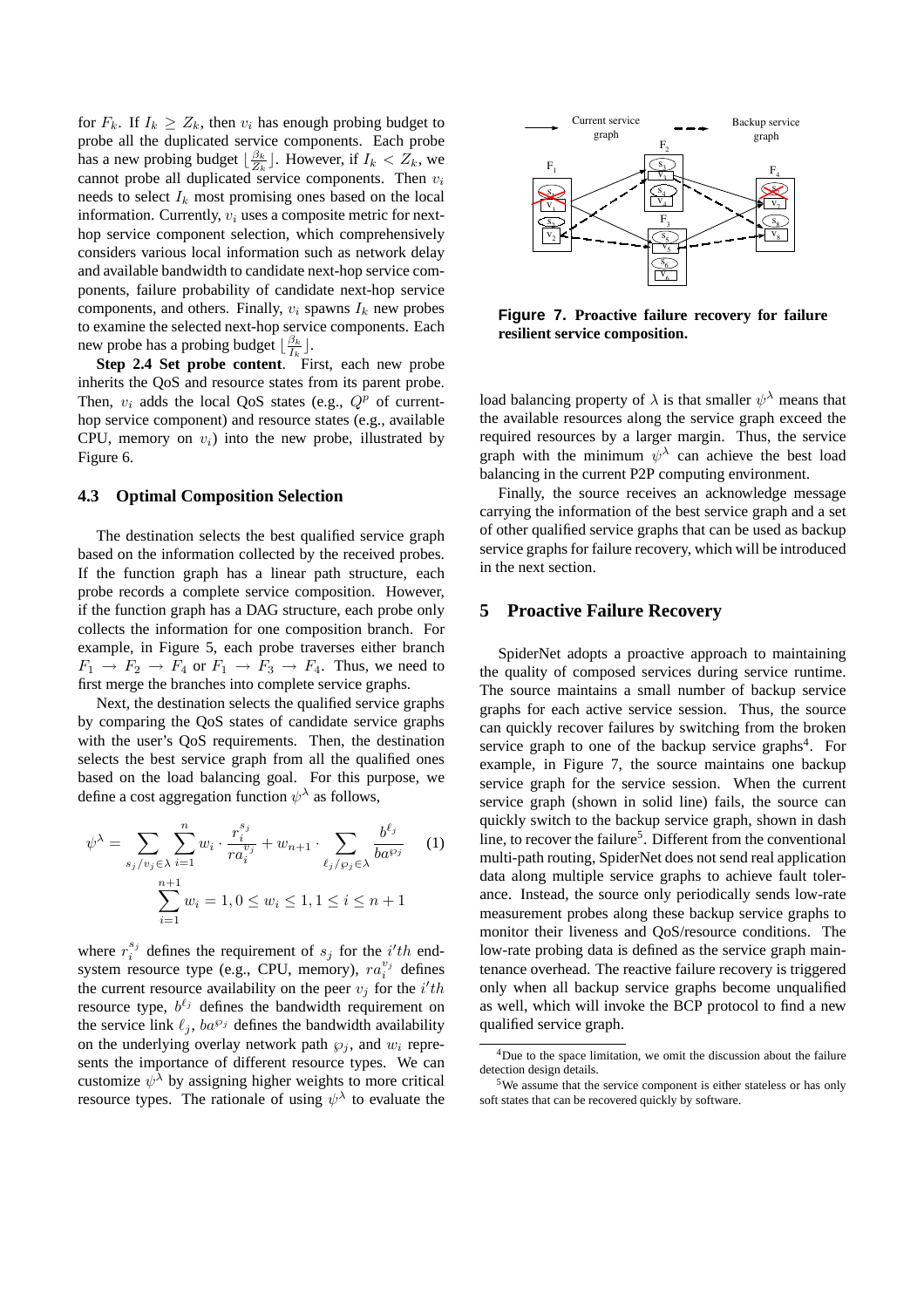The advantages of the proactive failure recovery are two fold. First, we can achieve fast failure recovery by avoiding the delay of finding a new service graph if the backup service graph can be used, which is especially important for soft real time applications such as multimedia streaming. Second, we can reduce failure recovery overhead by avoiding invoking the relatively expensive BCP protocol to find a new service graph. Because P2P systems are highly dynamic, service graphs are prone to failures, especially for long-lived applications such as multimedia streaming. Thus, it is worthwhile to pay a small maintenance overhead for both fast failure recovery and greatly reduced composition probing overhead.

To achieve efficient proactive failure recovery, we need to answer two key questions: (1) how many backup service graphs should be maintained for a specific service session; and (2) which qualified service graphs should be selected as backup service graphs, which are described in the following sections.

### **5.1 Backup Service Graph Number**

If we maintain too many backup service graphs, the maintenance overhead will be large. If we maintain too few backup service graphs, we may fail in providing the required quality assurances and failure resilience. Thus, the number of backup service graphs represents the tradeoff between the maintenance overhead and the quality of service composition. For efficiency, SpiderNet adopts an *adaptive* approach to deciding the number of backup service graphs based on the relationship between the QoS  $Q^{\lambda}$  and failure probability<sup>6</sup>  $F^{\lambda}$  of the current service graph  $\lambda$  and the user required QoS  $Q^{req}$  and failure probability  $F^{req}$ . Intuitively, if the QoS and failure probability of the current service graph are much better than the user's requirements, we could just maintain a few backup service graphs. Otherwise, we need to maintain more backup service graphs to achieve required QoS assurances and failure resilience. Formally, we can calculate the number of backup service graphs, denoted by  $\gamma$ , as follows,

$$
\gamma = \min(\lfloor U \cdot \left(\sum_{i=1}^{m} \frac{q_i^{\lambda}}{q_i^{req}} + \frac{F^{\lambda}}{F^{req}}\right)\rfloor, (C-1))
$$
 (2)

where  $U$  is a configurable system parameter defining the upper bound of backup service graph number, and C represents the total number of qualified service graphs found by initial service composition using BCP.

#### **5.2 Backup Service Graph Selection**

Given the number of backup service graphs, we need to decide which qualified service graphs should be selected as backup service graphs. On one hand, we want to achieve *failure resilience*, which implies that backup service graphs should be disjoint for failure independence; On the other hand, we want to achieve real time failure recovery, which implies that the backup service graph should be overlapped with the current service graph for fast failure recovery. Hence, we should carefully consider the tradeoff between the above two conflicting requirements. SpiderNet selects backup service graphs as follows:

- For each service component  $s_i$  on the current service graph  $\lambda$ , we select a qualified service graph that does not include  $s_i$  but has the largest overlap (i.e., largest number of common service components) with  $\lambda$ . Hence, if  $s_i$  fails, we can quickly recover  $\lambda$  by switching to the above backup service graph with lowest overhead.
- In order to handle multiple concurrent service component failures, we continue to select backup service graphs, which do not include every two service components, every three service components, and so forth.
- Under the constraint of backup service graph number, we may not be able to include all of the above desired backup service graphs. Thus, we start from selecting backup service graphs for recovering bottleneck service components, which have the largest failure probabilities.

# **6 Performance Evaluation**

In this section, we evaluate the performance of SpiderNet using both large-scale simulations and prototype implementation evaluated in the wide-area network testbed, called PlanetLab [2].

#### **6.1 Simulation Study**

We have implemented an event-driven P2P service overlay simulator using  $C_{++}$ . The simulator first uses the degree-based Internet topology generator Inet-3.0 [24] to generate a power-law graph to represent the IP-layer network. In our experiments, we used a 10,000 node IP network. We then randomly select 1000 nodes as SpiderNet nodes, which can be connected into different overlay topologies (e.g., mesh, power-law graph). Each node provides [1,3] service components whose provisioned tasks are selected from 200 pre-defined functions. The simulator performs IP-layer and overlay-layer data routing

<sup>6</sup>Due to the space limitation, we omit the detailed discussion about the failure probability estimation. We can estimate the failure probability of a service graph using combinatorial approach if we assume peers' failure probabilities are independent or using performance modelling tools such as stochastic activity networks [4].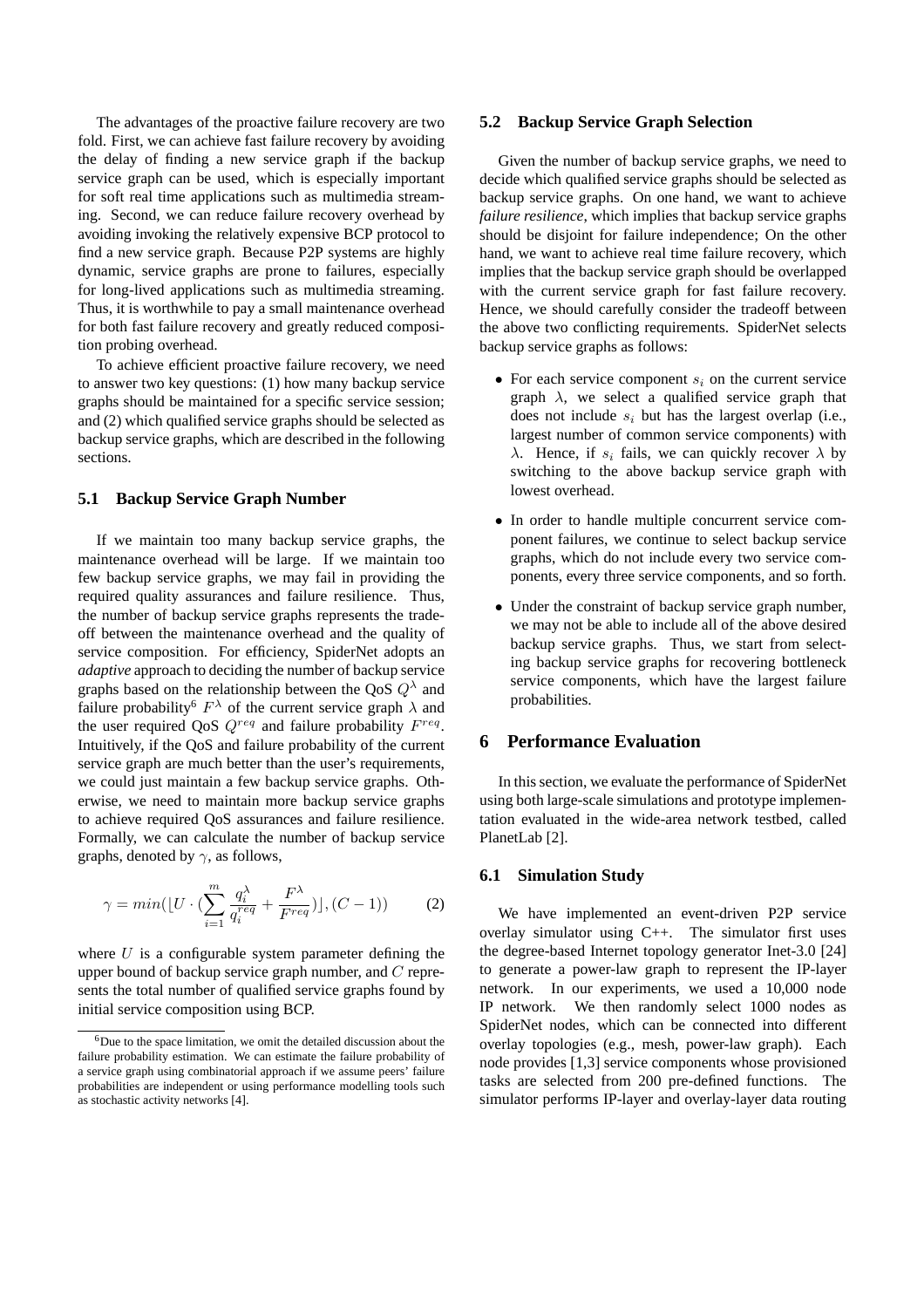

**Figure 8. Performance comparison among different approaches.**

using shortest path routing algorithm. During each time unit, certain number of composition requests are randomly generated on different peers. We define the metric "QoS success rate" to evaluate the performance of SpiderNet. A QoS-aware service composition is said to be successful, if and only if the composed service graph (1) satisfies the function graph requirements, (2) satisfies the user's resource requirements (e.g., CPU, network bandwidth) , and (3) satisfies the user's QoS requirements (e.g., delay, data loss rate). The composition success rate is calculated by SuccessNumber RequestNumber .

For comparison, we also implement three other common approaches: *optimal*, *random*, and *static* algorithms. The optimal algorithm uses unbounded network flooding, which exhaustively searches all candidate service graphs to find the best qualified service graph. The random algorithm randomly selects a functionally qualified service component for each function node in the function graph. The static algorithm selects pre-defined service component for each function node in the function graph. Both random and static algorithms does not consider the user's QoS and resource requirements.

First, we compare the performance of different algorithms. Figure 8 illustrates the composition success rate achieved by different algorithms under different workload conditions. We used two variations of our scheme, "probing-0.2" and "probing-01", which uses 20% and 10% of the probes required by the optimal algorithm, respectively. Each round of simulation lasts 2000 time units. Each success rate is averaged over all the requests generated during 2000 time units simulation duration. We observe that our solution can achieve near-optimal performance with much lower overhead, and much better performance than random and static algorithms. Compared to the globalview-based centralized scheme, SpiderNet can achieve sim-



**Figure 9. Failure frequency comparison in a dynamic P2P network.**



**Figure 10. Service session setup time in wide-area networks.**

ilar performance but with more than one order of magnitude less overhead since SpiderNet does not perform periodical global view maintenance.

Second, we evaluate the efficiency of our proactive failure recovery scheme. We use the metric "failure frequency" to define the number of failures occurred during each time unit. Figure 9 illustrates the failure frequency in a dynamic P2P network where 1% of peers randomly fail during each time unit. We observe that by maintaining on average 2.74 backup service graphs per session, the proactive failure recovery can recovery almost all the failures.

### **6.2 Prototype Implementation and Evaluation**

We have implemented a prototype of the SpiderNet system. Each SpiderNet node software is a multi-threaded running system written in about 13K lines of java code.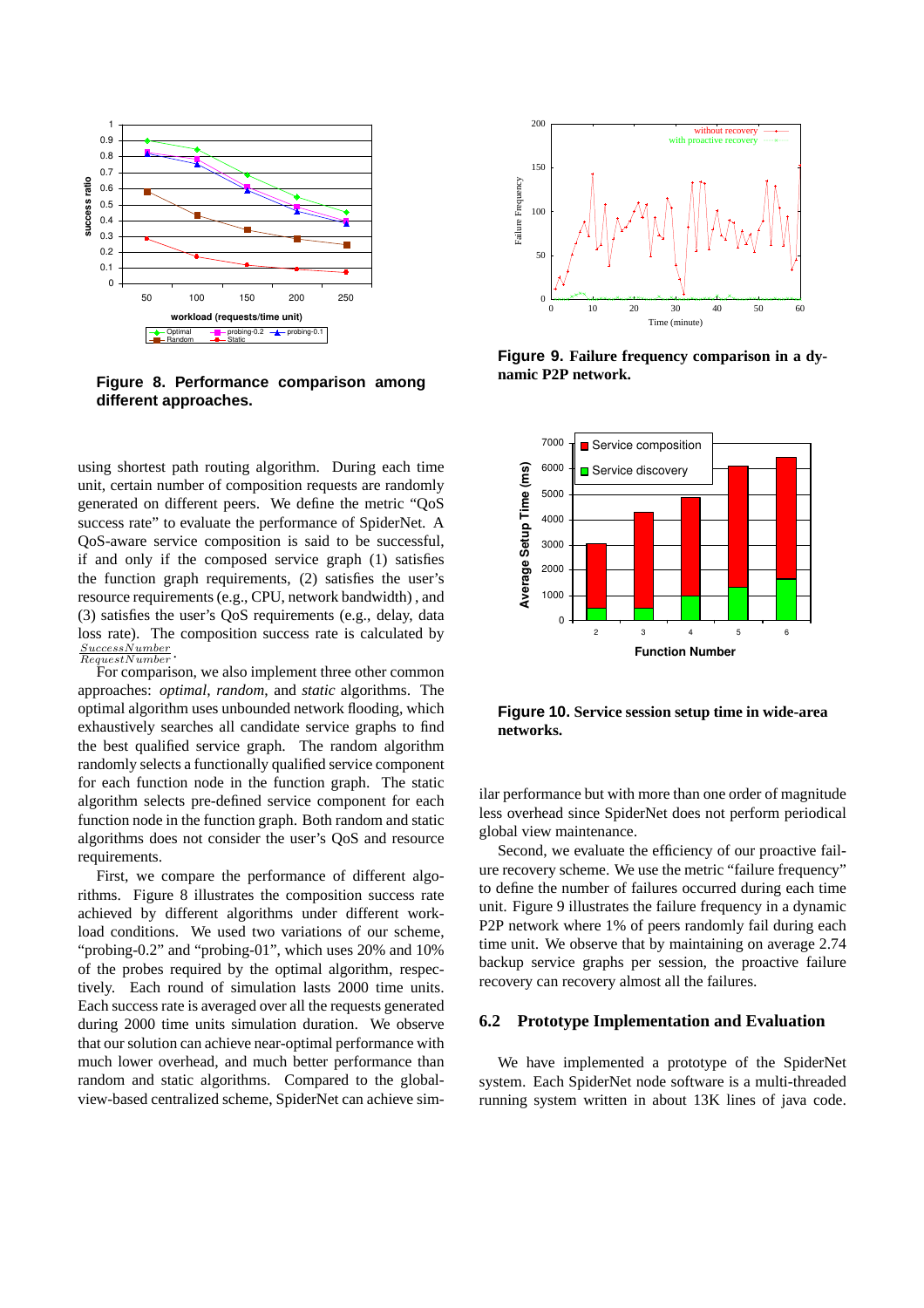

**Figure 11. Performance comparison among random, SpiderNet, and optimal algorithms.**

As proof-of-concept, we also implemented a set of multimedia service components to populate our P2P service overlay. Each service component provide one of the following six functions: (1) embedding weather forecast ticker; (2) embedding stock ticker; (3) up-scaling video frames; (4) down-scaling video frames; (5) extracting subimage; and (6) re-quantification of video frames. We deploy one service component on each SpiderNet node, which is randomly selected from the above six multimedia service components. Our experiments use 102 Planetlab hosts that are distributed across U.S. and Europe. Thus, the average replication degree of each multimedia service is  $102/6 =$ 17. We then implement a customizable video streaming application on top of the SpiderNet service composition system. The customizable video streaming application allows the user to perform wide-area P2P video streaming with desired transformations and enriched content. We have deployed and evaluated the SpiderNet system with the video streaming application on the wide-area network testbed PlanetLab [2]. The end-application on each node periodically submits random service composition requests to the SpiderNet system.

First, we measure the service session setup time in the wide-area network, which includes (1) decentralized service discovery time, (2) initial service graph finding time using the bounded composition probing protocol, and (3) service session initialization time. Figure 10 illustrates the average service session setup time using more than 500 requests generated from 102 different PlanetLab hosts. The current prototype of the SpiderNet system can setup a service session within several seconds, which is acceptable for long-lived streaming applications that usually lasts tens of minutes or several hours. The above service setup time can be reduced with implementation implements and tunings.

Second, we compare the QoS provisioning performance of SpiderNet with the random and optimal algorithms. We consider service composition requiring three different functions. We ask different approaches to find the best qualified service composition that has minimum end-toend service delay. Because each service function has on average 17 instances, the average number of probes required by the optimal algorithm is  $17^3 = 4913$ . As shown by Figure 11, the average service delay of the service graphs discovered by the SpiderNet reduces with a growing probing budget. When the probing budget is very low, SpiderNet degenerates into the random algorithm, so the overhead is low, but the service quality is not satisfactory. When larger probing budget is allowed, the service graph quality improves, and when the probing budget reaches a certain threshold, it asymptotically approaches the optimal performance. However, SpiderNet can achieve near optimal performance with much lower overhead (i.e.,  $200/4913 =$ 4%) than the unbounded flooding scheme performing exhaustive searching.

# **7 Related Work**

In this section, we briefly compare related work with SpiderNet. Most P2P research projects have been focused on providing scalable data lookup solutions (e.g., [22, 21]) for efficient data sharing. In contrast, SpiderNet focuses on providing an integrated P2P service composition system to enable efficient service sharing. Different from data sharing, service sharing must consider additional applicationspecified service constraints such as function constraints and inter-service dependency/commutation relations.

Recently, several research projects (e.g., Ninja [9], SA-HARA [17], CANS [7], Media Object Path [16], Gri-PhyN [5]) have addressed the problems of dynamic service composition under different context. In [11] and [12], we proposed two centralized service composition solutions for smart rooms and enterprise service overlay networks, respectively. SpiderNet differs from the above work by providing fully decentralized efficient service composition solution that is suitable for P2P systems. Moreover, Spider-Net focuses on addressing the challenge of scalable QoS and resource management issues, which is important for composing QoS sensitive distributed applications in P2P computing environments.

## **8 Conclusion and Future Work**

We have presented an integrated P2P service composition framework called SpiderNet. The major contributions of this paper are summarized as follows. First, Spider